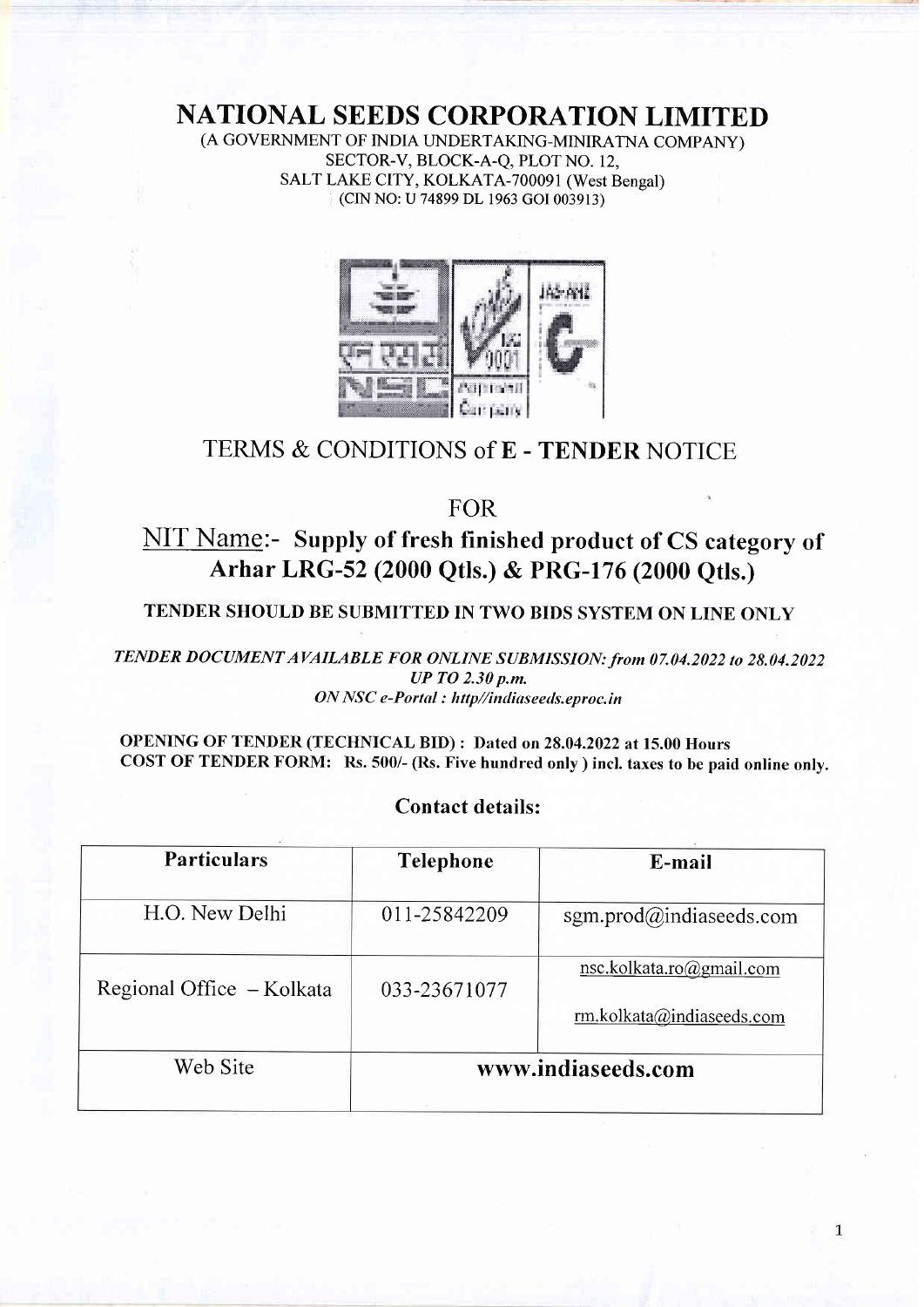NATIONAL SEEDS CORPORATION LIMITED (A GOVERNMENT OF INDIA UNDERTAKING) SECTOR-V, BLOCK-A-Q, PLOT NO. 12, SALT LAKE CITY, KOLKATA-700091 (West Bengal) (CIN NO: U74899DL 1963GOI003913)

#### TENDER DOCUMENT INDEX

|                | <b>INDEX</b>                            |          |  |  |  |  |
|----------------|-----------------------------------------|----------|--|--|--|--|
| <b>SN</b>      | <b>Description</b><br>x                 | Page No. |  |  |  |  |
|                | Notice Inviting E-Tender (NIT)          | 3        |  |  |  |  |
| $\overline{2}$ | Instruction to Tenderer - ONLINE MODE   | $4 - 5$  |  |  |  |  |
| 3              | Terms & conditions                      | $6-9$    |  |  |  |  |
| $\overline{4}$ | Requirements of technical bid           | 10       |  |  |  |  |
| 5              | ٠<br>Format of Price Bid                | 11       |  |  |  |  |
| 6              | Check list for Technical Bid evaluation | 12       |  |  |  |  |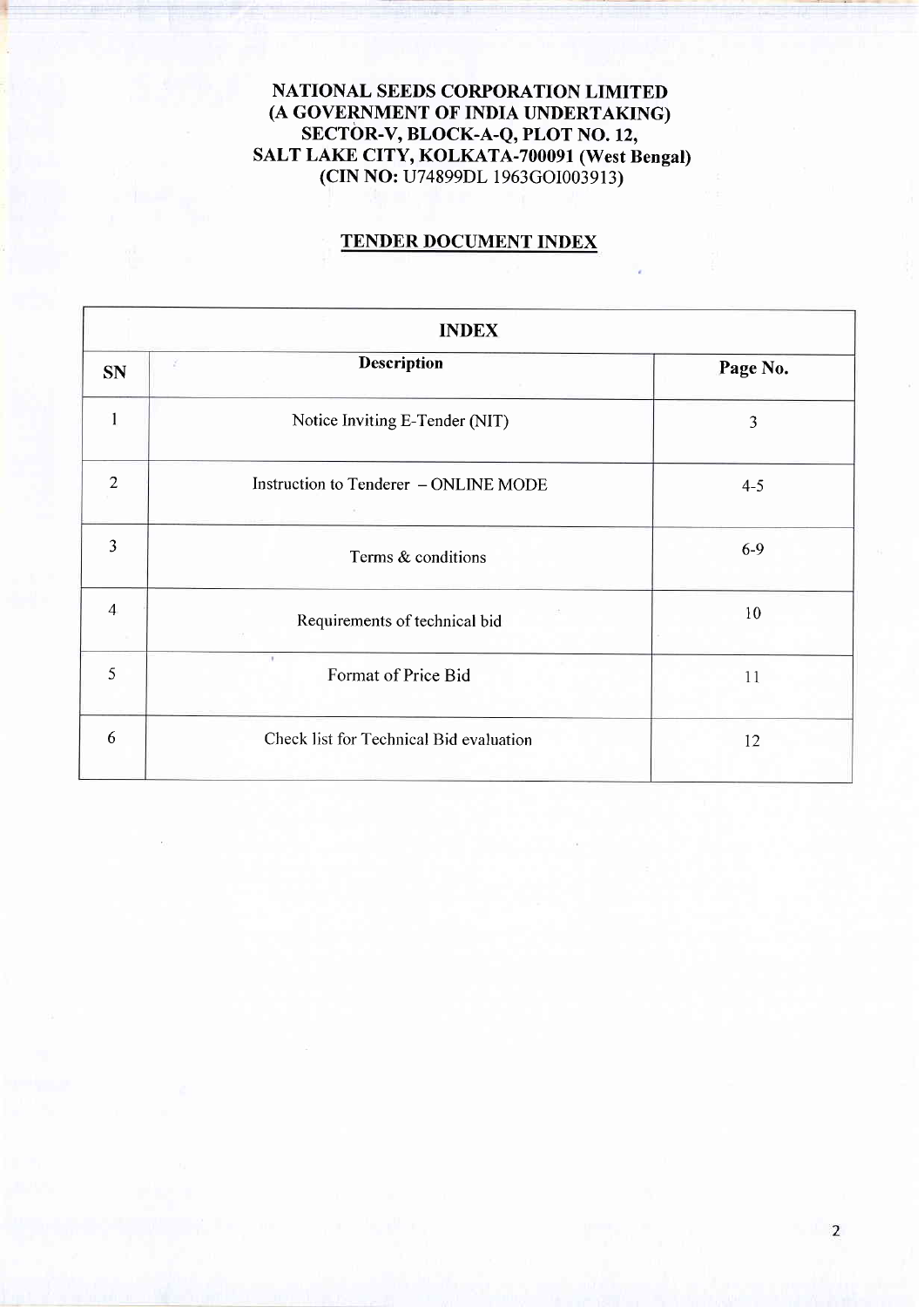#### NATIONAL SEEDS CORPORATION LIMITED (A GOVT. OF INDIA LINDERTAKING MINIRATNA COMPANY) REGIONAL OFFICE: KOLKATA - 700091 (WB) (CIN NO: U 74899 DL 1963 cOI003913)

#### No: Prodn-02/NSC-KOL/2022-23/<br>
Dated: 07.04.2022

4. Earnest Money

#### '' E . TENDER NOTICE ''

National Seeds Corporation Ltd. (NSC) , REGIONAL OFFICE , KOLKATA-700091 (West Bengal) invites online e-tenders (in Two Bid System) for Supply of fresh finished product of CS category of Arhar LRG-52 (2000 Qtls.) & PRG-176 (2000 Qtls.) as detailed below:-

- 1. Name of Work Supply of fresh finished product of CS category of Arhar LRG-52 (2000) Qtls.) & PRG-176 (2000 Qtls.)
- 2. Supply Location Ex-Godown & FOR - Odisha (Delivery at multilocations in different blocks of Odisha state) Within 7-10 days from the date of placement of confirmed order **3.** Supply Period
	- Rs. 1,00,000/- (Rupees One Lakh only) to be paid online.
- Rs 500/- (Rupees Five Hundred only) to be paid online 28.04.2022 up to 14.30 hours. 5. Tender cost **6.** Last Date & Time for submission of tender
- 7. Date & Time for opening of 28.04.2022 at 15.00 hours. Technical Bids
	- l. Tender document will be available on NSC e-Portal:https://indiaseeds.eproc.in Up to 28.04 .2022 till 14.30 hours for up loading .
	- 2. The eligibility criteria for participation are given in the tender document.
	- 3. Parties participating for Tender, EMD amount should be submitted online along with cost of tender document.
	- 4. (Technical bid) may be opened on  $28.04.2022$  at 15.00 hours. (Price bid) will be opened on suitable date  $\&$  time.
	- 5. Tenderer should submit both Technical bid and Price bid strictly as per instructions to tenderers given in the tender documents.
	- 6. Tender not accompanied with requisite amount of EMD & Tender cost and not submitted as per instructions contained in the tender document are liable for rejection.
	- 7. The Corporation reserves the right to accept or reject anylall tenders without assigning any reason whatsoever and decision of the Corporation shall be final and binding on tenderer.

Regional Manager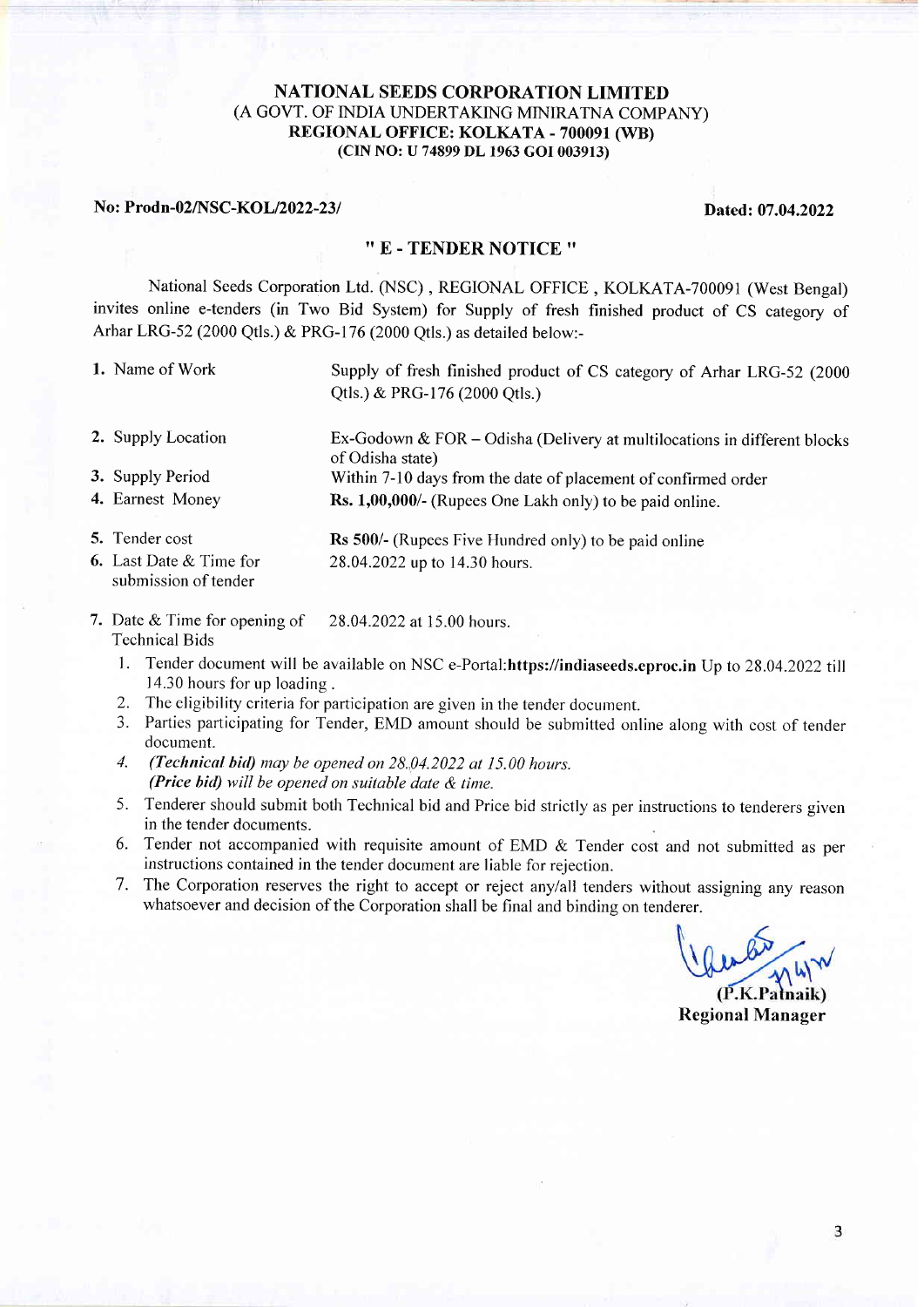#### INSTRUCTIONS TO BIDDER \_ ONLINE MODE

#### DEFINITIONS:

C1 India Private Limited: Service provider to provide the e-Tendering Software.

NSCL e-Procurement Portal: An e-tendering portal of National Seeds Corporation Limited ("NSCL") introduced for the process of e-tendering which can be accessed on https://indiaseeds.eproc.in.

#### . ACCESSING / PURCHASING OF BID DOCUMENTS :

It is mandatory for all the bidders to have Class-III Digital Signature Certificate (With Both DSC Components, i.e. Signing & Encryption) from any of the licensed Certifying Agency under CCA, Ministry of Electronics and Information Technology, Govemment of India to participate in e-tendering portal of NSCL. Bidders can see the list of licensed CA's from the link www.cca.gov.in Cl India Pvt. Ltd. also facilitate Class III Digital Signature Certificate (With Both DSC Components, i.e. Signing & Encryption) to the bidders. Bidder may contact Cl India Pvt. Ltd. at mobile no. +91-8130606629 for DSC related queries or can email at vikas.kumar@c 1 india.com

' To participate in the e-bid, it is mandatory for the Applicants to get themselves registered with the NSCL e-Tendering Portal (https://indiaseeds.eproc.in) to have a user ID & Password which has to be obtained by submitting a non-refundable annual registration charges of Rs. 3416/- inclusive of all taxes through online mode. Validity of Registration is 1 year.

The amendments / clarifications to the tender, if any, will be posted on the NSCL e-Tendering Portal (https://indiaseeds.eproc.in).

' To participate in bidding, bidders have to pay EMD (refundable) as per the amount mentioned in the tender document online through NEFT/RTGS after generating E-challan from https://indiaseeds.eproc.in.

' To participate in bidding, bidders have to pay Tender Processing Fee of Rs. 570/ inclusive of all taxes (Non-refundable) through online mode (internet banking/debit card/credit card).

The Bidder may modify or withdraw their bid after submission prior to the Bid Due Date. No Bid shall be modified or withdrawn by the Bidder after the Bid Due Date and Time.

Both 'EMD' and 'Tender Document Fee' are mentioned in individual tender document as published at NSCL e-Tendering Portal (https://indiaseeds.eproc.in).

For helpdesk, please contact e-Tendering Cell and Help Desk Support Monday to Friday Ph: 0124-4302033/36/37, nsclsupport@clindia.com.

It is highly recommended that the bidders should not to wait till the last date of bid submission to avoid complications like internet connectivity issue, network problems, system crash down, power failure, browser compatibility issue, system compatibility issue, improper digital signature certificate problem etc. In view of this context, neither M/s National Seeds Corporation Limited nor M/s. Cl India Pvt. Ltd will be responsible for such eventualities.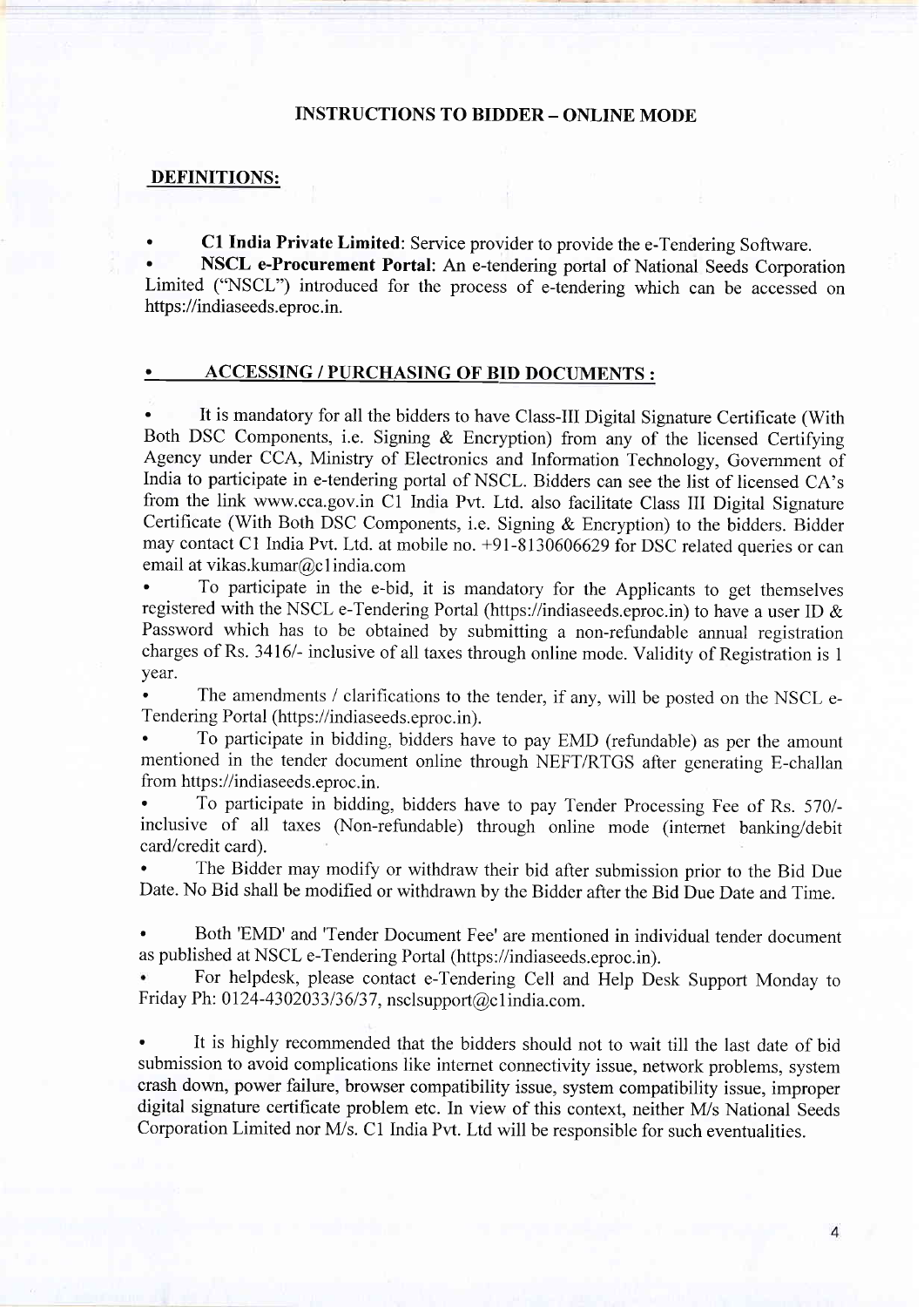#### II. P REPARATION & SUBMISSION OF APPLICATIONS:

Detailed NIT may be downloaded from NSCL e-tendering portal and the Application may be submitted compulsorily online mode following the instructions appearing on the screen / NIT.

. Vender can pay tender document Fee as per tender document online through Internet Banking / Debit Card / Credit Card.

A Vendor manual containing the detailed guidelines for e-tendering system is also available on the portal.

#### III. M ODIFICATION / SUBSTITUTION / WITHDRAWAL OF BIDS :

. The Bidder may modify, substitute or withdraw it's e-bid after submission prior to the Bid Due Date. No Bid shall be modifred, substituted or withdrawn by the Bidder on or after the Bid Due Date.

. Any alteration/ modification in the Bid or additional information supplied subsequent to the Bid Due Date, unless the same has been expressly sought for by the NSCL, shall be disregarded.

' For modification of e-bid, bidder has to detach its old bid from e-tendering portal and upload/ resubmit digitally signed modified bid.

. For withdrawal of bid, bidder has to click on withdrawal icon at e-tendering portal and can withdraw it's e-bid.

#### IV. OPENING AND EVALUATION OF APPLICATIONS :

' Opening of Applications will be done through online process. However, Corporation reserves the right for evaluation and decision based on tender submitted online.

. NSCL shall open documents of the Application received in electronic form of the tender on the Application due date i.e. in the presence of the Applicants who choose to attend. NSCL will subsequently examine and evaluate the Applications in accordance with the provisions set out in the Tender Document.

The price bid will be opened of the responsive applicants. The date of opening of price bid will be notified later on.

#### . DISCLAIMER :

The vender must read all the instruction in the RFP and submit the same accordingly.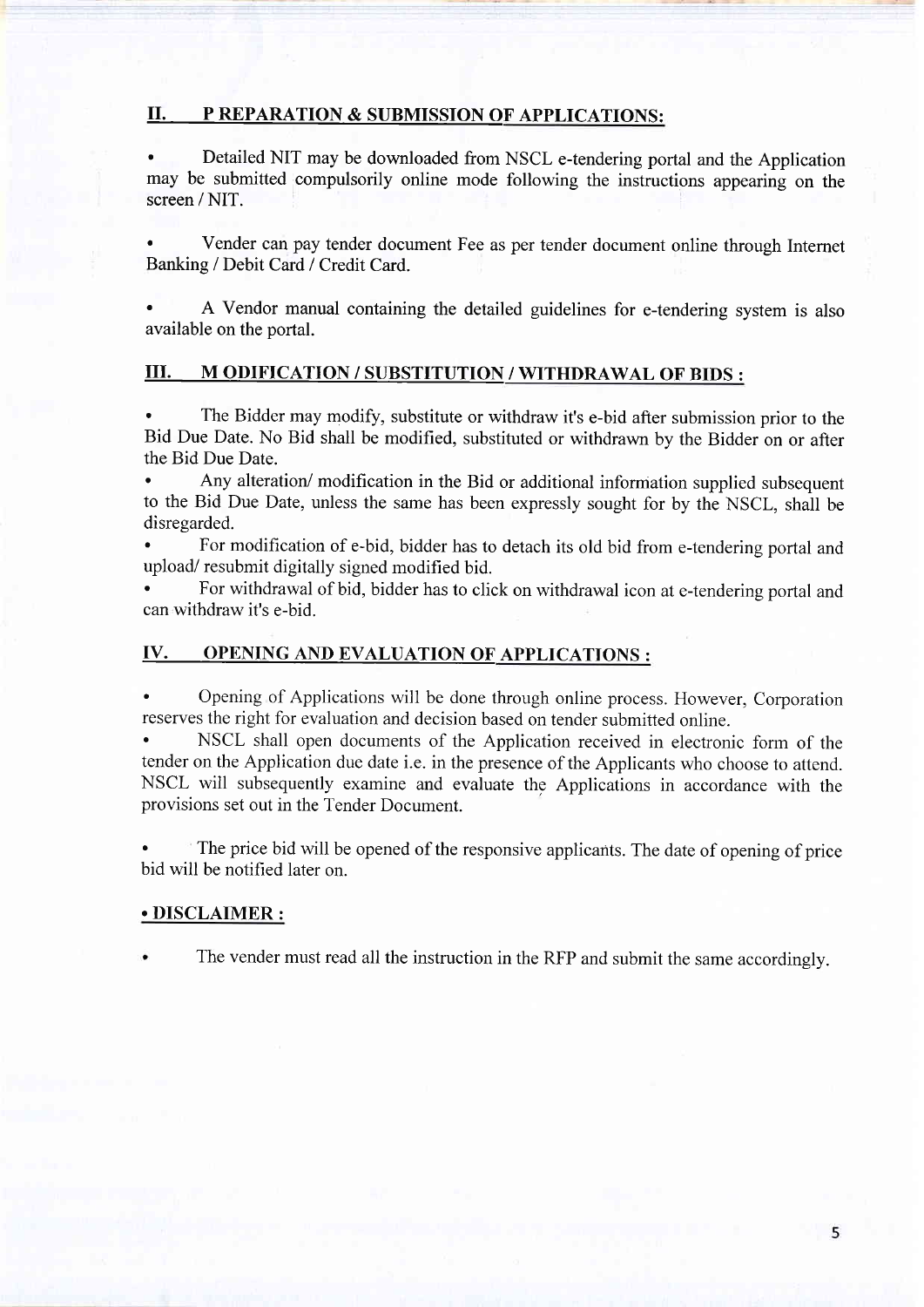### INVITATION OF COMPETITIVE BID FOR PURCHASE OF SEED

National Seeds Corporation Limited(NSC) intends to purchase the following quantity of Certified<br>Seeds, duly packed and tagged in NSC bags: from reputed seed Seeds, duly packed and tagged in NSC bags; from reputed seed producers/organizers/firms/cooperative societies and seed companies for sowing during Kharif 2022 through sealed tender under two bid system.

| Sr.<br>No. | Crop  | Variety        | <b>Class</b> | Quantity<br>(in Qtls.) |
|------------|-------|----------------|--------------|------------------------|
| . .        | Arhar | $LRG-52$       |              | 2000                   |
|            |       | <b>PRG-176</b> |              | 2000                   |
|            |       | Total          |              | 4000                   |

- 1. Tender document will be available on NSC e-Portal:https://indiaseeds.eproc.in upto 2:30 PM of 28.04.2022 for uploading.
- 2. Parties participating for tender will submit Tender fee as well as EMD online.

### TERMS AND CONDITIONS:

1. Rate shall be quoted in Rs./Qtl. on 'Ex-Godown' & 'FOR - Odisha' (Delivery at multilocations in different blocks of Odisha state) basis for finally cleaned/graded, tested and packed quantity in NSC packing (exclusive of bag weight). The rate shall be all inclusive and no other claim on account of taxes etc., if any, leviable shall be entertained.

The tender shall be accompanied with tender fee (non-refundable) of Rs. 500/- & interest free EMD of Rs. 1,00,000/- (Rupees One Lakh Only) to be deposited online.

Tender without tender fee and EMD will be rejected. EMD of unsuccessful tenderers accept the lowest bids whose offers total to 100% tendered quantity, will be retured through account payee cheque/RTGS within 45 days of tender opening. Outstanding amount if any of the tenderer with NSC will not be considered as EMD.

Micro small enterprises MSE's registered with NSIC or any other body specified by Ministry of MSME, for such works are exempted from payment of Tender fee as well as EMD. Security deposit however, will have to be deposited in the case of grant of work.

- 2. The technical bids will be opened on 28.04.2022 at 03:00 p.m. in Regional Office, Kolkata followed by opening of price bids of those tederers who qualify technically.
- 3. Price Negotiation : In the event of quoted price not being justifiable by management , negotiation can be called for with L-l parfy.
- 4. In case L-l bidder fails to supply the total required quantitites, the NSC will split the order among next two or more tenderers and any counter offer made thereafter by L-2, L-3, etc. shall not be treated as deemed to be negotiations.
- 5. In case L-1 bidder fails to supply the seed due to any reason then NSC reserves the right to place order with L-2 party. In such cases the EMD of L-1 party will be forfeited and the party will be black listed by NSC.
- 6. The tenderer will submit a properly labeled/sealed representative sample of 1Kg. seed of each variety of crop at the time of finalization of the bid.
- 7. The tenderer's offer shall be valid for at least 270 days and supply will be completed within 7-10 days from the date of placement of confirmed order.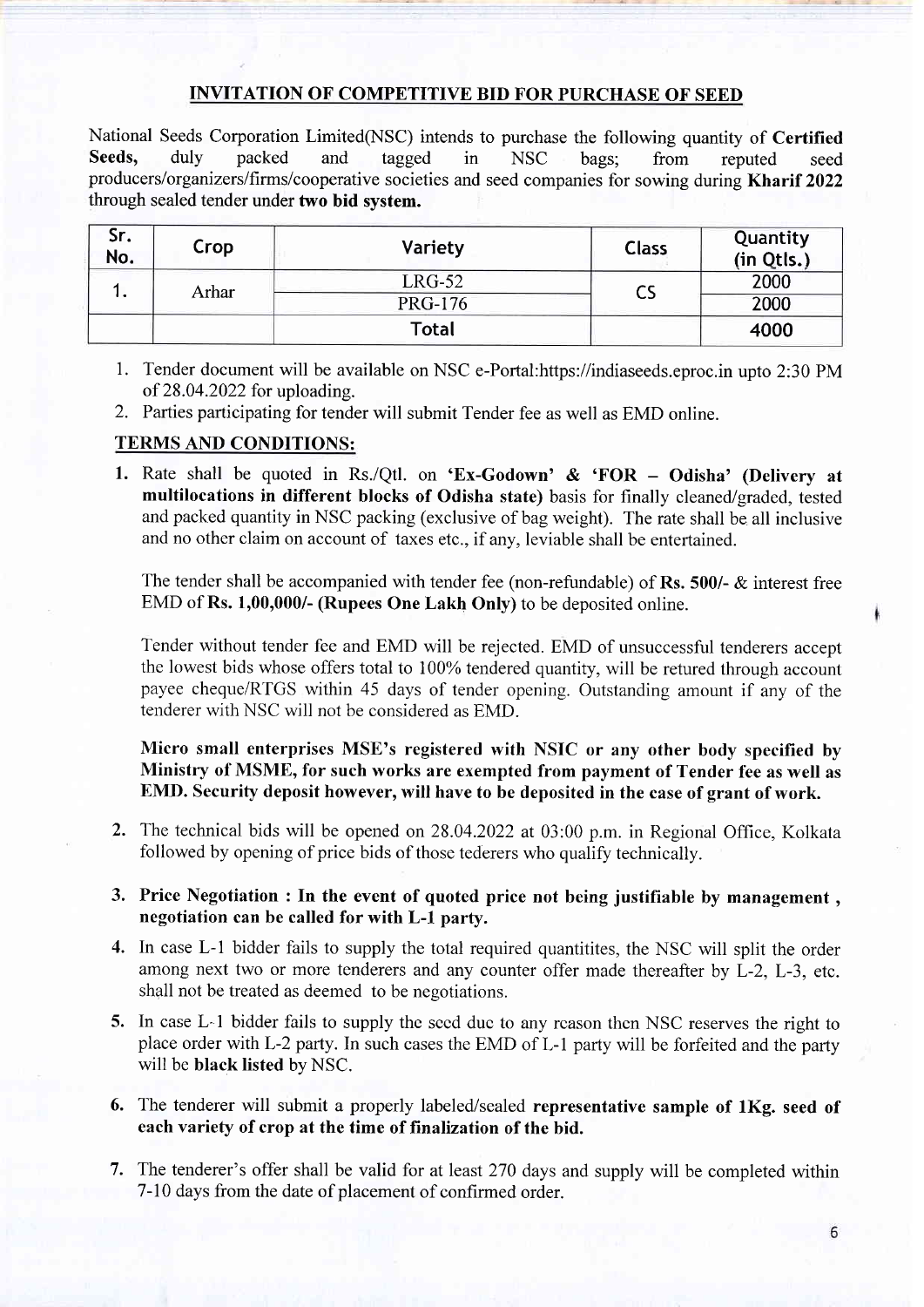- 8. (a) NSC will issue letter of Intent / Purchase order to the successful bidders immediately on taking decission on the offers. NSC shall also issue need based demand Letter/ despatch order. Supply Shall commence on 5<sup>th</sup> day of demand letter/despatch order issued by NSC and should be completed within stipulated period or cut-off date. NSC will not be responsible for supply beyond the stipulated time.
- (b) The supplier shall sign an agreement on receipt of Letter of Intent/ Purchase Order within 5 days and remit security deposit as per clause 1l of terms and condition.
- 9. Failure to deliver less than 90% of approved quantity, penalty shall be imposed by NSC  $\omega$ 10% of the value of the shortfall beyond 90% in the supply at the rate agreed to. For delayed supplies, a penalty of Rs. 1% of value of seed delivered late per week or part thereof limited to 5Yo. However, NSC shall be free to take other remedial measures like cancellation of order, purchase from other source at the risk  $\&$  cost of supplier.
- 10. The successful tenderer shall remit interest free Security Deposit Rs. 2,50,000/- (Rupees two lakh Fiffy Thousand only) in the form of Demand Draft drawn or through RTGS in favour of National Seeds Corporation Ltd., Kolkata. This deposit shall be remitted within five working days from the date of receiving the NSC's purchase order/ intimation. Failure to remit the Security Deposit will imply forfeiture of EMD. The EMD deposited alongwith the tender will be adjusted against security deposit. The bid security may also be accepted in the form of Insurance Surety bonds, Fixed Deposit receipt, Banker's cheque or Bank Guarantee from any of the commercial banks.
- 11. The successful tenderer shall at his own cost will execute an agreement with NSC on nonjudicial stamp paper of required value preferably Rs.-100/- for arranging the supply as per these terms and conditions, signing on each page of the Terms and Condition and submit the same to NSC alongwith the Security Deposit.
- 12. The Seed shall be processed and packed as per NSC's requirement at the supplier's premises at his cost and expense. NSC shall have the right to inspect the operation from time to time.
- 13. The tenderer will arrange for the SCA'a permission for packing the offered/accepted quantity in NSC bags supplied by NSC, while NSC will issue letter to SSCA for the same, if required.
- 14. The tenderer shall make available to NSC a copy of the Release Order/Certificate issued by the State Seed Certification Agency (SSCA) for each lot delivered to NSC.
- 15. NSC may draw representative samples of seed lots offered by the tenderer for testings in own lab or any other laboratory identified by NSC. Only the lots cleared by both the SCA and NSC will be accepted by NSC. NSC will draw samples for 25% more quantity than the supply order, to ensure that in event of failure of any lot in QCL there should be no shortfall in the supply from the ordered quantity.
- 16. NSC will supply the packing material-bags and labels, while the tenderer will provide the certification tag. thread, seal and treatment material essentially and arrange the packing, sealing, labeling, tagging, stacking, weighment and loading at his own cost. In case of nonreadiness of the bags with NSC the tenderer may arrange printing of packing material after taking due permission from NSC and as per standard packing size prescribgd by SSCA.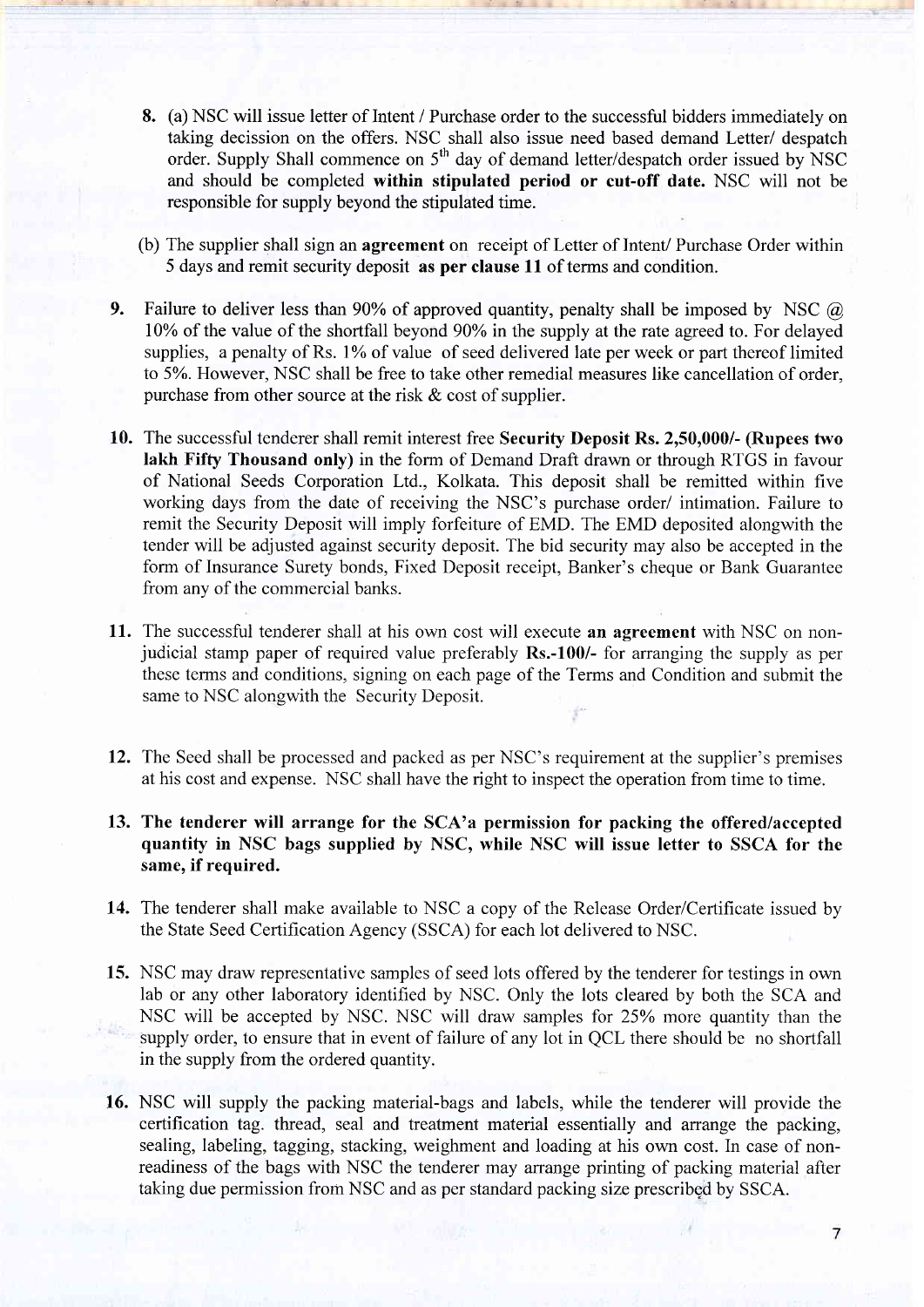- 17. The seed stock shall conform to the quality specifications prescribed in the Minimum Seed Certification Standards-20l3 or as amended from time to time and shall possess good physical appearance and lusture to NSC's satisfaction.
- 18. Tenderer failure to arrange the supply as per the Terms & Conditions will entitle NSC to cancel the order and arrange the supply of material from the next party in the tender at the cost and risk of the defaulting tenderer.
- 19. NSC may increase/decrease the final requirement from the quantity in the NIT & seed shall be purchased only on need basis. Normally, the increase or decrease may not exceed 50% of the NIT quantity.
- 20. If required, NSC may repeat the order for the additional quantity within four months from the date of Security Deposit remittance with mutual consent.
- 21. 70% payment will be released through NEFT/RTGS after 30-40 days of the supply and within 30 days after the receipt of bills verified by Area Office of receiving unit subject to fulfilling the requirements set out in the Terms & Conditions.
- 22. NSC will retain 30% payment along with the Security Deposit for 180 days from the date of last supply as performance guarantee.
- 23. The Tenderer shall, at his cost, take back part or full quantity of such stock found not conforming to standard set out for the purpose.
- 24. In the event of any dispute/complaint with reference to the seed quality, if supplier is unable to prove/establish genuineness of the supplied seed, he shall bear the loss/damage, if any, sustained by NSC to the relevant extent.
- 25. Conditional offers shall not be accepted and the tenderer shall not impose any additional term & condition.
- 26. NSC reserves the right to accept / reject any or all the tenders without assigning any reason whatsoever.
- 27. In case any dispute arises between NSC and the other party due to any term or matter, both the parties will opt to resolve it through mutual understanding and discussion. In case, dispute remains even after discussion, then it shall be bindihg upon parties to resolve issue under the provisions of Arbitration & Conciliation Act, 1996 as amended from time to time. Under this provision, the Chairman-cum-Managing Director, National Seeds Corporation Limited with the concurrence of both the parties shall appoint Sole Arbitrator to resolve the issue and both the parties will have to abide by the decision. The parties will bind to resolve this dispute through arbitration before going to court of law. The arbitration shall be conducted at New Delhi and shall be in English Language. The court of Delhi shall have the jurisdiction.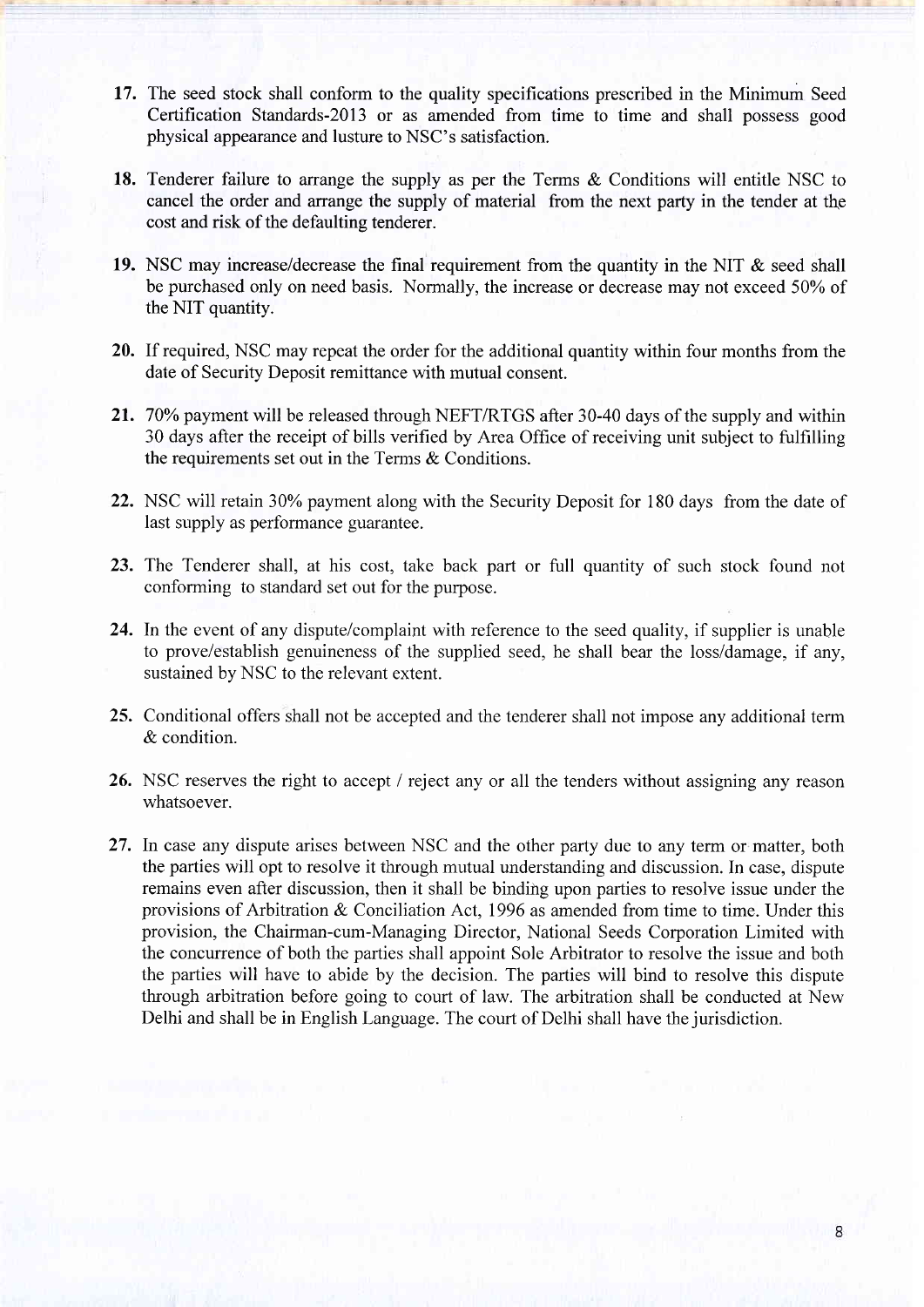#### OTHER TERMS AND CONDITIONS:

- 1. NSC shall not be responsible for fluctuation of the market rate of the ordered seed. The tenderer shall be required to supply the seed at agreed rate only. The agreement may be terminated at any time due to non-perfofinance of any of the terms and conditions of the agreement to the satisfaction of the Corporation.
- The NSC reserves the right to accept or reject either in full or part of the tender or all the tenders without assigning any reason. NSC further reserves the right to award contract/issue the order for supplies to more than one tenderer.  $2.$
- 3. In case of dispute arising out of the contract, the party/parties shall have to agree to the decision of the sole arbitrator appointed by CMD, NSC whose decision will be binding on both the parties as stipulated in terms and condition contained in para 27 above.
- The court of law situated at Delhi will have the jurisdiction in matter related this tender or and 4. dispute during the performance of the contract.
- 5. The tenderer shall be responsible for State Sales Tax / Central Sales Tax / VAT / GST and Income Tax liabilities, if any. NSC will not carry any tax liability related with the transaction.
- 6. NSC will not be responsible for the losses incurred to the supplier/tenderer due to change in Govt. decisions, natural calamities, which are beyond the control of NSC.
- 7. Quality Control Inspectors of the concerned State may draw the samples of stocks. In case, the stocks failed in test results, the tenderer will be responsible for the consequences of violation of Seed Act and Seed Laws and losses caused to NSC.
- The weight of the seed container shall be checked at any point of transaction and in case any 8. shortage is found in the container, NSC will not pay any cost against such supplies and the tenderer shall be responsible for the legal consequences of Weights and Measures Department, if any.
- 9. The tenderer will have to give name of the firm, name of the processing plant, godowns, postal addresses, telephone Nos. E-Mail, name of the responsible person in the tender form itself so as to make further communication. After opening the tender, Tenderer have to check their email regularly for updates.

Q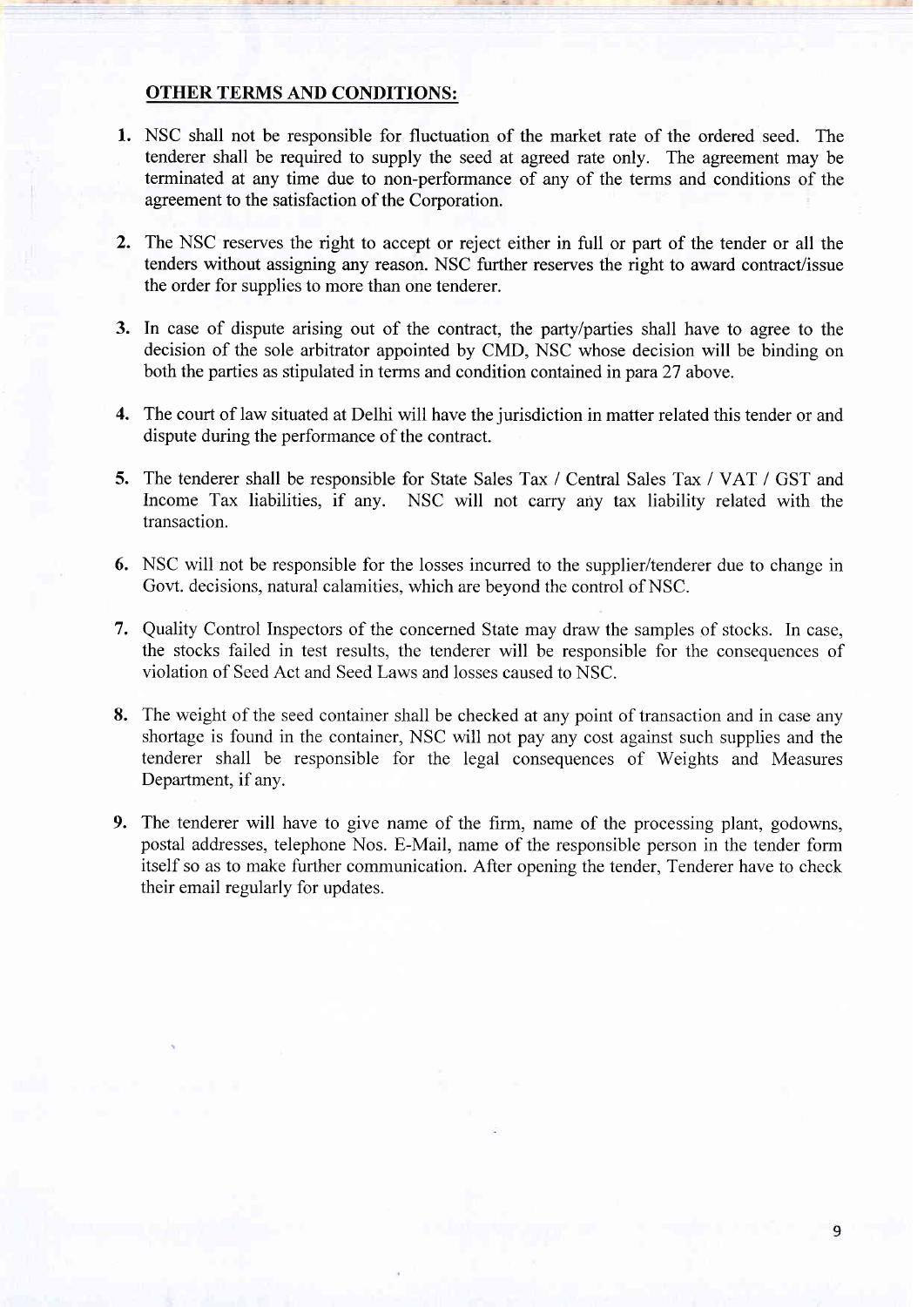#### REOUIREMENTS OF TECHNICAL BID

- 1. Name & Address of the bidder with Phone No. and E-mail ID:
- 2. Seed Producer's Regn. No. with SSCA & its validity(Optional,):
- 3. Seed Processing Plant Reg. No. & its validity(Optional):
- 4. Seed License No. & its validity:
- 5. Seed Production Experience Years:
- 6. GST No.
- 7. Details of Seed Prodn./Supply of Prev. Two Yrs.
- 8. Valid certificate of MSE's registered with NSIC or any other body specified by Ministry of MSME (If applicable).
- 9. Details of Tender fee/EMD:
- 10. Photocopies of above items to be uploaded.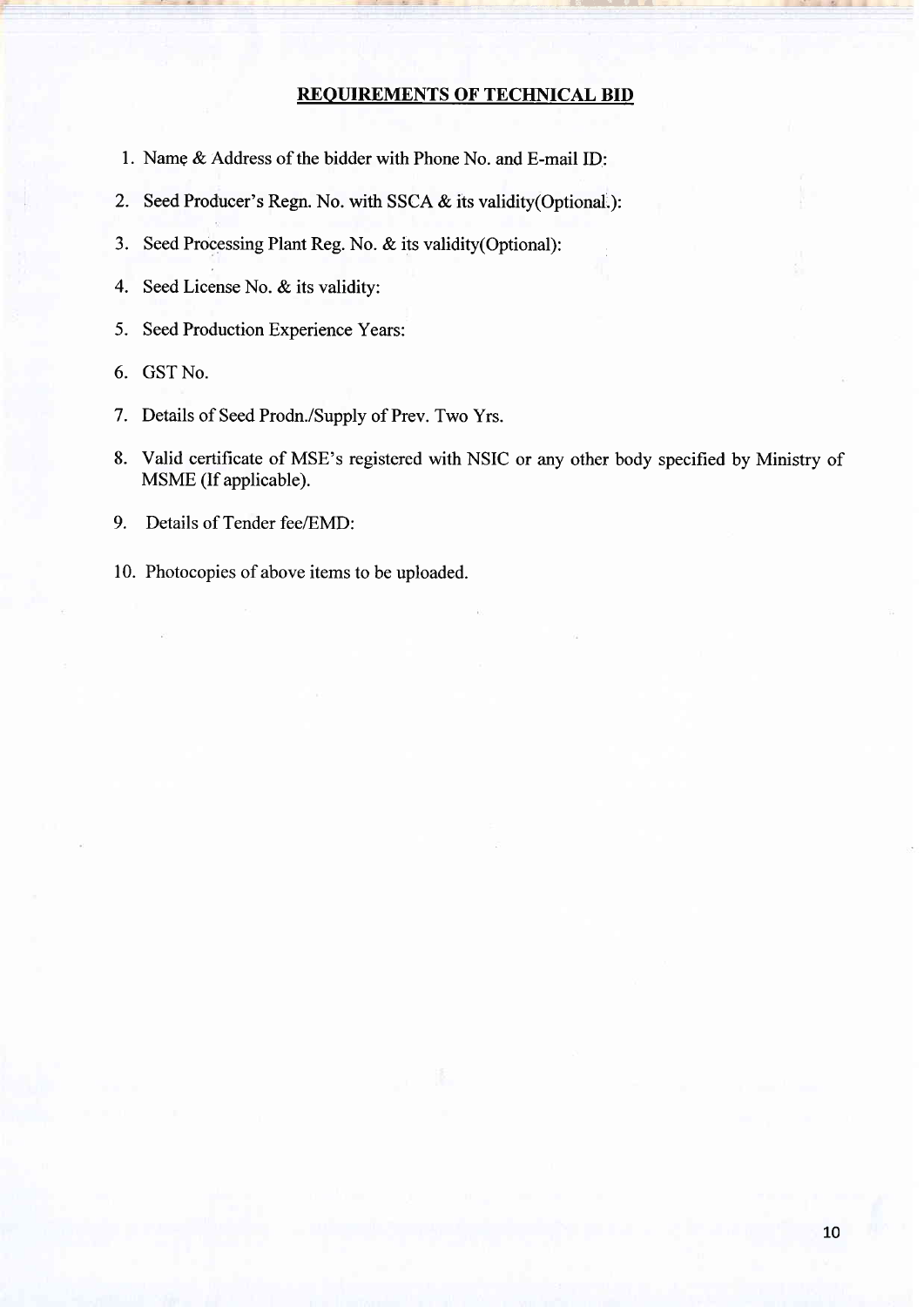#### PRICE BID FORMAT (TO BE SUBMITTED IN FINANCIAL BID PART IN ONLINE FORM ONLY)

| Sr.    | Crop  | Variety        | Class                  | Quantity<br>Offered | Location of the | Rate Rs. per Quintal for final packed seed quantity<br>in NSC's Bag (standard size) when packing material<br>is provided by NSC. |                                                                                     |
|--------|-------|----------------|------------------------|---------------------|-----------------|----------------------------------------------------------------------------------------------------------------------------------|-------------------------------------------------------------------------------------|
| No.    |       |                |                        | (Qtls.)             | stock/Godown    | Ex-Godown                                                                                                                        | FOR - Odisha (Delivery at<br>multilocations in different<br>blocks of Odisha state) |
|        | Arhar | $LRG-52$       | <b>CS</b>              |                     |                 |                                                                                                                                  |                                                                                     |
| $\sim$ |       | <b>PRG-176</b> | $\mathbf{C}\mathbf{S}$ |                     |                 |                                                                                                                                  |                                                                                     |